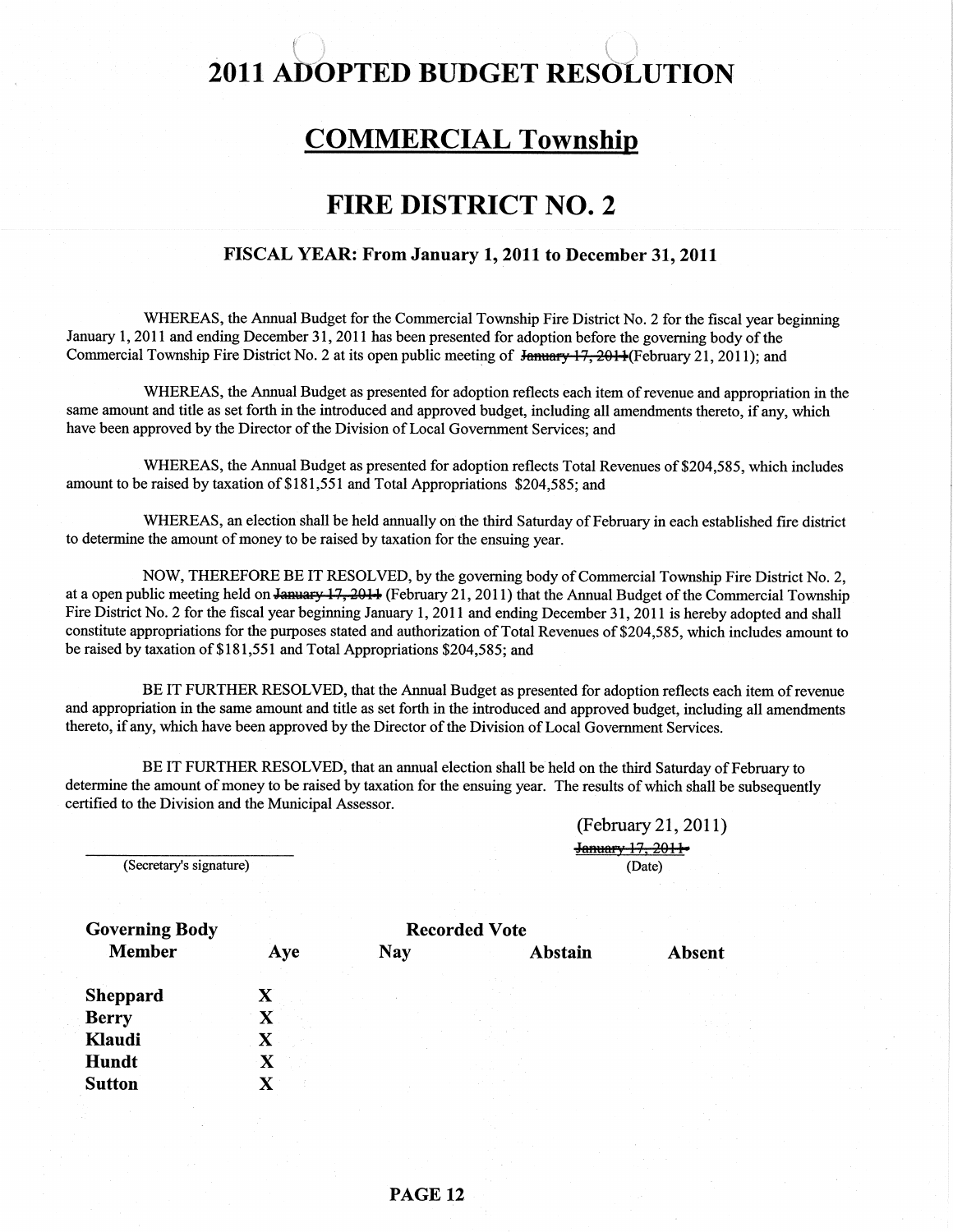# 2011 FIRE DISTRICT BUDGET

l.

# Commercial Township Fire District # 2 (Cumberland)

# .....S UPPLEMENTAL SGHEDULES.-..

|     | ----UNRESTRICTED FUND BALANCE----<br>---------------                          |         | <b>CROSS</b><br>REF. |         | 2011<br><b>PROPOSED</b><br><b>BUDGET</b> |  |
|-----|-------------------------------------------------------------------------------|---------|----------------------|---------|------------------------------------------|--|
|     | (1) BEGINNING BALANCE JAN. 1, 2010                                            |         | <b>AUDIT *</b>       |         | \$16,698 *                               |  |
|     | (2) UTILIZED IN CURRENT YEAR'S ADOPTED BUDGET                                 | *       |                      | $\star$ | \$11,034                                 |  |
| (3) | PROPOSED BALANCE AVAILABLE<br>(Line 1 - Line 2)                               | *       |                      |         | \$5,664                                  |  |
|     | (4) ESTIMATED RESULTS OF OPERATIONS<br>IN CURRENT BUDGET                      | $\star$ |                      | *       | \$25,000                                 |  |
|     | (5) ANTICIPATED BALANCE - DEC. 31, 2010<br>$(Line 3 + Line 4)$                | *       |                      | $\star$ | \$30,664                                 |  |
|     | (6) UTILIZED IN PROPOSED BUDGET - 2011                                        |         | $A-1$                |         | \$23,034                                 |  |
| (7) | PROPOSED BALANCE AFTER UTILIZATION<br>IN 2011 BUDGET<br>$(Line 5 - Line 6)$   | $\star$ |                      | $\star$ | \$7,630                                  |  |
|     |                                                                               |         |                      |         |                                          |  |
|     | ----RESTRICTED FUND BALANCE----                                               |         | <b>CROSS</b><br>REF. |         | 2011<br><b>PROPOSED</b><br><b>BUDGET</b> |  |
|     | (8) BEGINNING BALANCE JAN. 1, 2010                                            |         | * AUDIT *            |         | \$30,000                                 |  |
|     | (9) Utilized in Current Year's Adopted Budget                                 | *       |                      | $\ast$  |                                          |  |
|     | (10) PROPOSED BALANCE AVAILABLE                                               | $\star$ |                      |         | \$30,000                                 |  |
|     | $(Line 8 - Line 9)$<br>(11) Estimated Results of Operations in Current Budget | $\star$ |                      | $\star$ | $$10,000$ *                              |  |
|     | (12) ANTICIPATED BALANCE - DEC. 31, 2010                                      | ÷       |                      | $\star$ | \$40,000                                 |  |
|     | (Line 10 + Line 11)<br>(13) Utilized in Proposed Budget - 2011                | *       | $A-2$                |         |                                          |  |

PAGE SS-2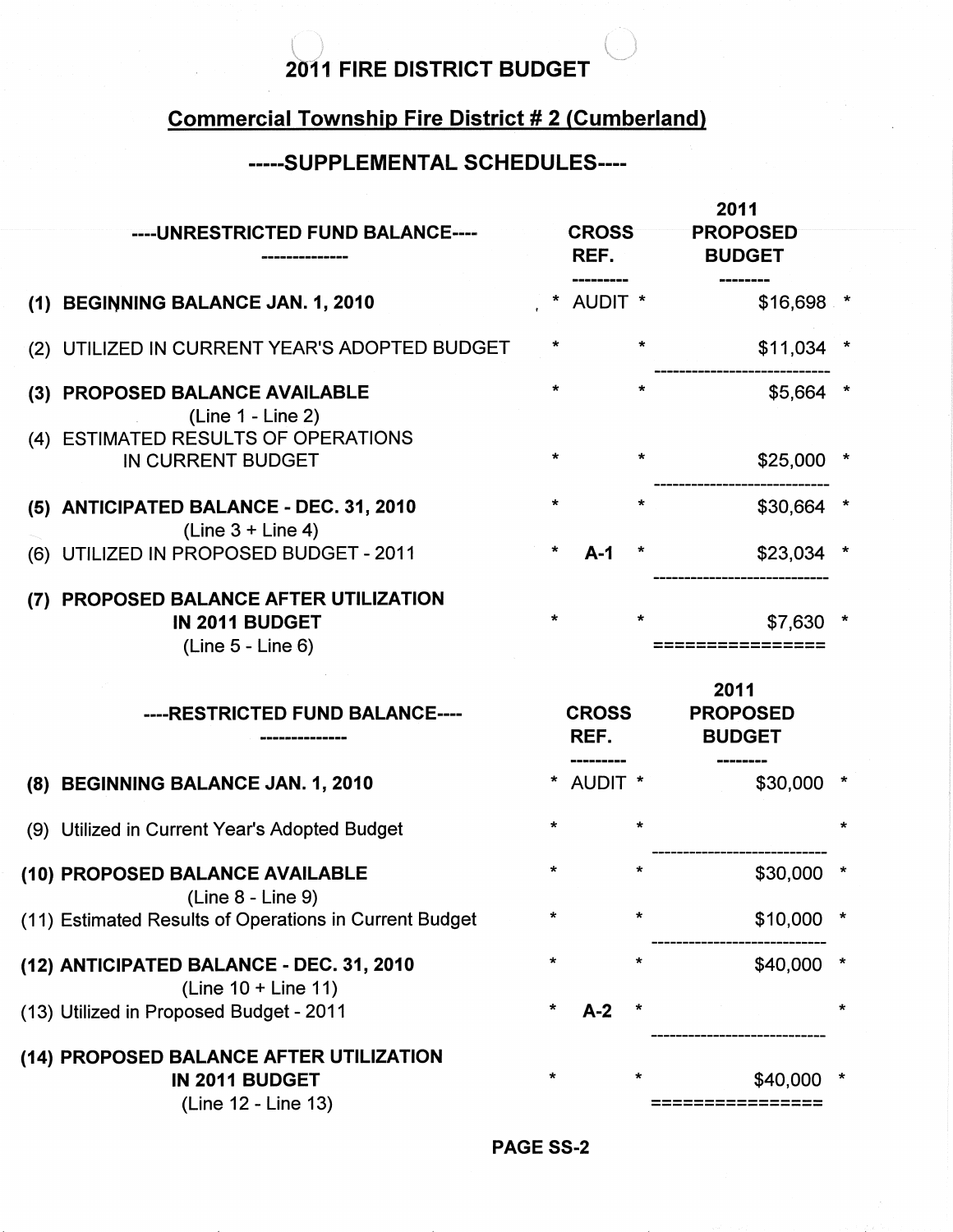# 2011 FIRE DISTRICT BUDGET  $\overline{\phantom{a}}^-$

is the contract of the contract of the contract of the contract of the contract of the contract of the contract of the contract of the contract of the contract of the contract of the contract of the contract of the contra

## Commercial Township Fire District # 2 (Cumberland)

## -----SUPPLEMENTAL SCHEDULES----

|            | ----SALE OF ASSETS----                                                                   | <b>CROSS</b>         | <b>PURCHASE</b>                          | 2011<br><b>PROPOSED</b>                                          |  |
|------------|------------------------------------------------------------------------------------------|----------------------|------------------------------------------|------------------------------------------------------------------|--|
|            | <b>DESCRIPTION OF ASSET</b><br>(list individually)                                       | REF.                 | <b>BASIS</b>                             | <b>SALE VALUE</b>                                                |  |
| (1)        |                                                                                          | $\star$              |                                          | $\star$                                                          |  |
| (2)        |                                                                                          | $\star$              |                                          |                                                                  |  |
| (3)        |                                                                                          |                      |                                          |                                                                  |  |
|            | <b>TOTAL SALE OF ASSETS</b>                                                              | $\star$<br>$A-3$     |                                          |                                                                  |  |
|            | ----INTEREST ON INVESTMENTS----<br>AND DEPOSITS (N.J.S.A. 40A:5-15.1)<br>--------------- | <b>CROSS</b><br>REF. | 2011<br><b>PROPOSED</b><br><b>BUDGET</b> | 2010<br><b>CURRENT YEAR'S</b><br><b>ADOPTED</b><br><b>BUDGET</b> |  |
|            | INVESTMENTS/ACCOUNTS (List Each)                                                         |                      |                                          |                                                                  |  |
| (1)        |                                                                                          | $\star$<br>$\star$   |                                          | $\star$                                                          |  |
| (2)<br>(3) |                                                                                          |                      |                                          | $\star$                                                          |  |
| (4)        |                                                                                          |                      |                                          |                                                                  |  |
| (5)        |                                                                                          |                      |                                          | $\star$                                                          |  |
| (6)<br>(7) |                                                                                          |                      |                                          |                                                                  |  |
|            |                                                                                          |                      |                                          |                                                                  |  |
|            | TOTAL INTEREST ON INVESTMENTS                                                            | $\star$              |                                          | $\star$                                                          |  |
|            | <b>AND DEPOSITS</b>                                                                      | $A-4$                |                                          |                                                                  |  |
|            | ----OTHER REVENUE----<br>,,,,,,,,,,,,,,,,,                                               | <b>CROSS</b>         | 2011<br><b>PROPOSED</b>                  | 2010<br><b>CURRENT YEAR'S</b><br><b>ADOPTED</b>                  |  |
|            |                                                                                          | REF.                 | <b>BUDGET</b>                            | <b>BUDGET</b>                                                    |  |
|            | <b>LIST IN DETAIL:</b>                                                                   |                      |                                          |                                                                  |  |
| (1)<br>(2) |                                                                                          |                      |                                          |                                                                  |  |
| (3)        |                                                                                          |                      |                                          |                                                                  |  |
| (4)        |                                                                                          |                      |                                          |                                                                  |  |
| (5)        |                                                                                          |                      |                                          |                                                                  |  |
|            | <b>TOTAL OTHER REVENUE</b>                                                               | A-5                  |                                          |                                                                  |  |
|            |                                                                                          |                      |                                          |                                                                  |  |

PAGE SS.3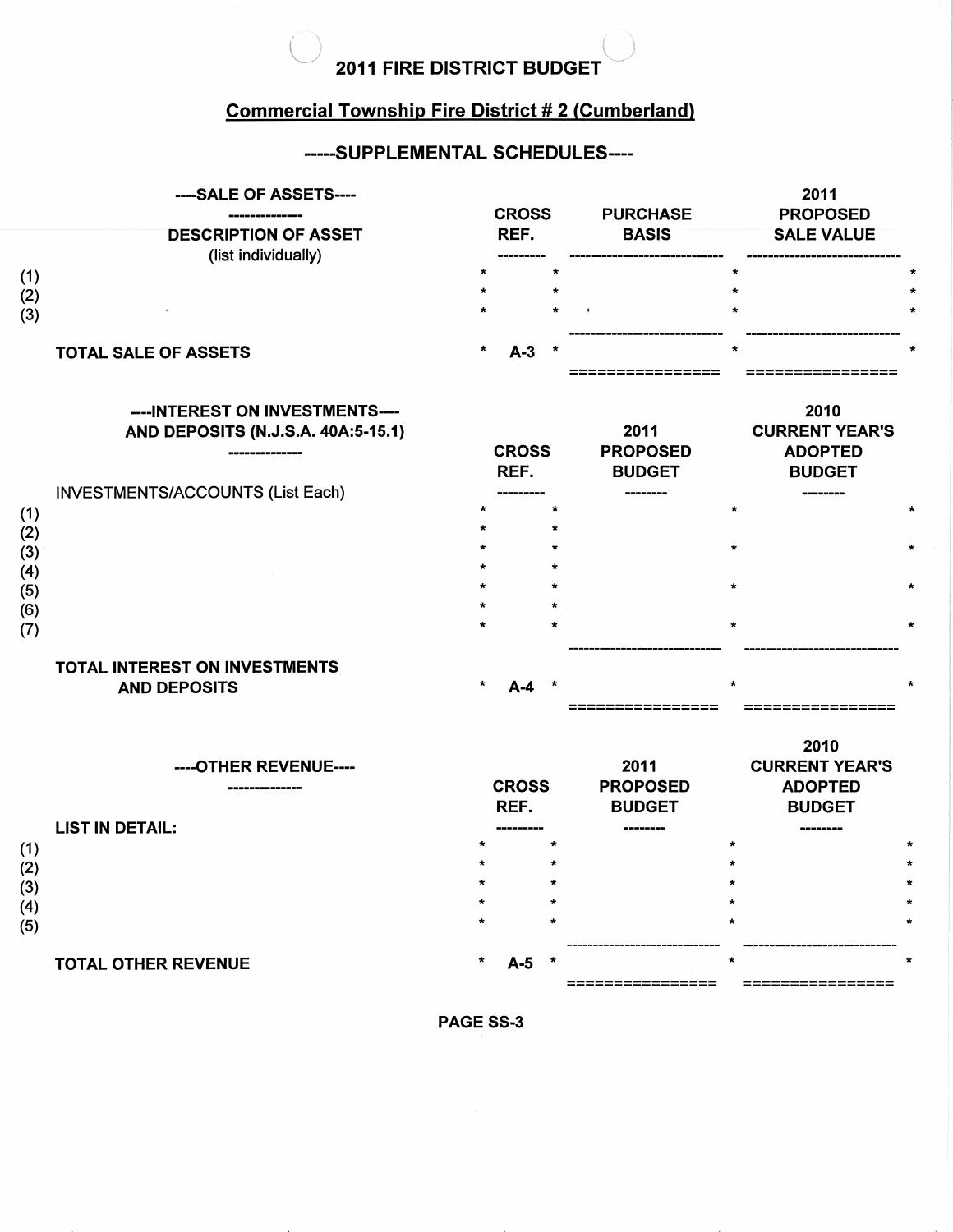## $\left(\right)$ 2011 FIRE DISTRICT BUDGET

 $\langle \quad |$ 

#### Commercial Township Fire District # 2 (Cumberland)

#### -----SUPPLEMENTAL SCHEDULES----

|                                                             | ----OTHER GRANTS &----<br><b>ENTITLEMENTS</b><br>------------ | <b>CROSS</b><br>REF.                                                                                          |                                                                                                 | 2011<br><b>PROPOSED</b><br><b>BUDGET</b> | 2010<br><b>CURRENT YEAR'S</b><br><b>ADOPTED</b><br><b>BUDGET</b>                            |                          |
|-------------------------------------------------------------|---------------------------------------------------------------|---------------------------------------------------------------------------------------------------------------|-------------------------------------------------------------------------------------------------|------------------------------------------|---------------------------------------------------------------------------------------------|--------------------------|
|                                                             | <b>LIST IN DETAIL:</b>                                        |                                                                                                               |                                                                                                 |                                          |                                                                                             |                          |
| (1)<br>(2)<br>(3)<br>(4)<br>(5)<br>(6)<br>(7)<br>(8)<br>(9) | <b>TOTAL OTHER GRANTS &amp; ENTITLEMENTS</b>                  | $\star$<br>$\star$<br>$\star$<br>$\star$<br>$\star$<br>$\star$<br>$\star$<br>$\star$<br>$\star$<br>*<br>$A-6$ | $\star$<br>$\star$<br>$\star$<br>$\star$<br>$\star$<br>$\star$<br>$\star$<br>$\star$<br>$\star$ |                                          | $\star$<br>$\star$<br>$\star$<br>$\star$<br>÷<br>$\star$<br>$\bullet$<br>$\star$<br>$\star$ | ÷.<br>$\star$<br>$\star$ |
|                                                             | OTHER REVENHES OFF-SET WITH                                   |                                                                                                               |                                                                                                 |                                          | 2010                                                                                        |                          |

| ־טווונו/ ו/בס־טווס טוויס ביטוווו<br><b>APPROPRIATIONS</b><br>----------------<br><b>LIST IN DETAIL:</b> |         | <b>CROSS</b><br>REF.<br>-------- |         | 2011<br><b>PROPOSED</b><br><b>BUDGET</b> | LV IV<br><b>CURRENT YEAR'S</b><br><b>ADOPTED</b><br><b>BUDGET</b><br>------- |              |
|---------------------------------------------------------------------------------------------------------|---------|----------------------------------|---------|------------------------------------------|------------------------------------------------------------------------------|--------------|
|                                                                                                         |         |                                  |         |                                          |                                                                              |              |
| (1)                                                                                                     | $\star$ |                                  | $\star$ |                                          | $\star$                                                                      | ÷            |
| (2)                                                                                                     | $\star$ |                                  | $\star$ |                                          | $\star$                                                                      | Á            |
| (3)                                                                                                     | $\star$ |                                  | $\star$ |                                          | $\star$                                                                      | $\pmb{\ast}$ |
| (4)                                                                                                     | $\star$ |                                  | $\star$ |                                          | $\star$                                                                      | $\star$      |
| (5)                                                                                                     | $\star$ |                                  | $\star$ |                                          | ÷                                                                            | $\star$      |
| (6)                                                                                                     | $\star$ |                                  | $\star$ |                                          | $\star$                                                                      | $\star$      |
| (7)                                                                                                     | $\star$ |                                  | $\star$ |                                          | $\star$                                                                      | $\star$      |
| (8)                                                                                                     | $\star$ |                                  | $\star$ |                                          | $\mathcal{R}$                                                                | $\star$      |
| (9)                                                                                                     | $\star$ |                                  | $\star$ |                                          | $\star$                                                                      | $\star$      |
|                                                                                                         |         |                                  |         |                                          |                                                                              |              |
| TOTAL OTHER REVENUES OFF-SET                                                                            | $\star$ | A-8                              |         |                                          | $\star$                                                                      |              |
|                                                                                                         |         |                                  |         |                                          | ==========                                                                   |              |

PAGE SS-4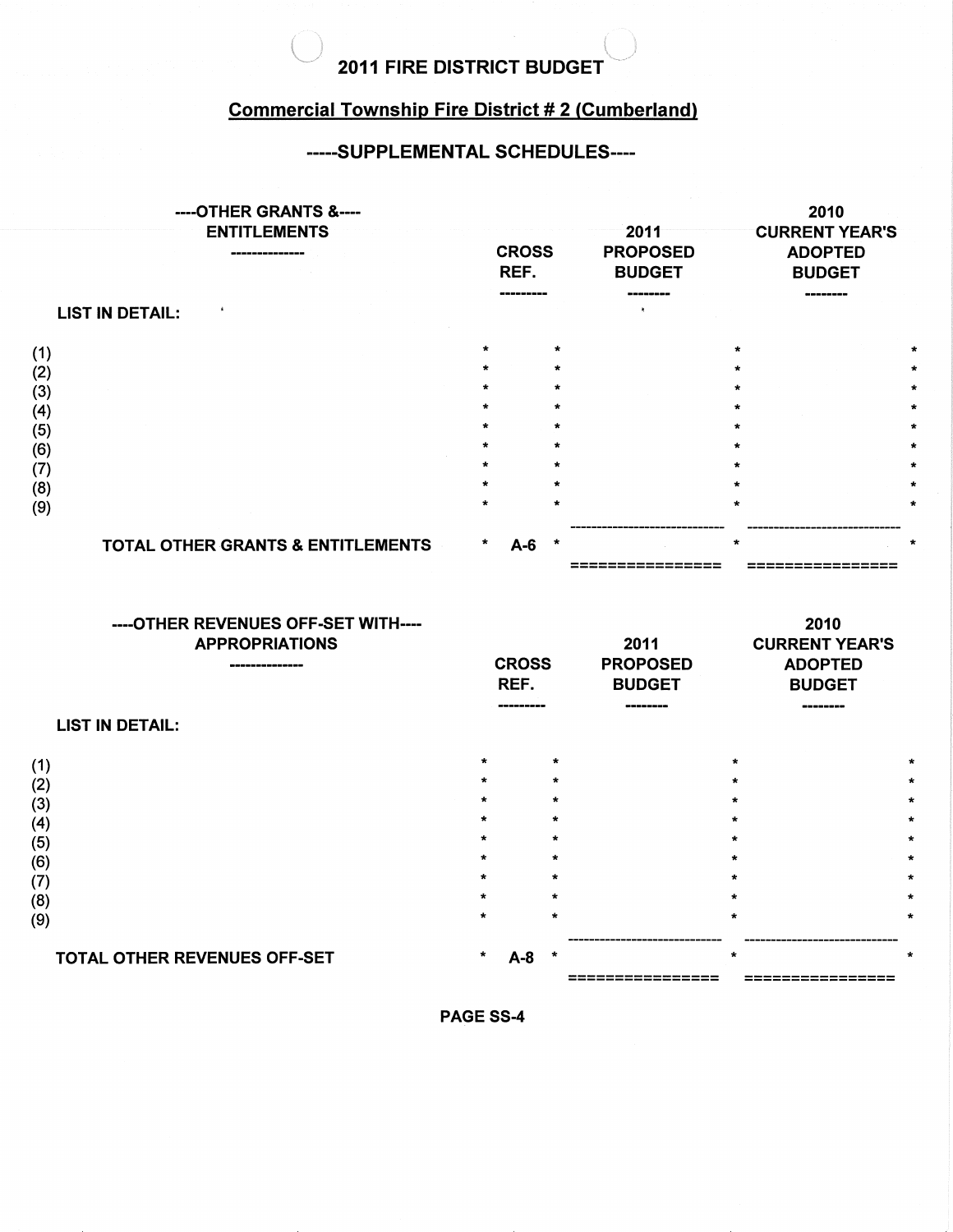#### **2011 FIRE DISTRICT BUDGET**

# **Commercial Township Fire District # 2 (Cumberland)**

### ----SUPPLEMENTAL SCHEDULES----

#### .--.ADMINISTRATION--

|                   | --------------<br><b>SALARY &amp; WAGES (N.J.S. 40A:14-78.7)</b><br><b>TITLE</b> |                      |                         | 2011<br><b>Staff Compensation Proposed Budget</b> |  |
|-------------------|----------------------------------------------------------------------------------|----------------------|-------------------------|---------------------------------------------------|--|
|                   |                                                                                  |                      | <b>Annual</b>           |                                                   |  |
|                   | <b>COMMISSIONERS</b>                                                             |                      |                         |                                                   |  |
|                   | OTHER - LIST INDIVIDUALLY:<br>(1) Chairman<br>(2) Secretary<br>(3) Treasurer     |                      | \$200<br>\$200<br>\$200 | \$200<br>\$200<br>\$200                           |  |
| (4)               | (5) Appendix brought forward                                                     | $AP-1$               |                         |                                                   |  |
|                   | <b>TOTAL ADMINISTRATION S&amp;W</b>                                              | $A-9$                |                         | \$600                                             |  |
|                   | ----COST OF OPERATIONS & MAINTENANCE----                                         |                      |                         |                                                   |  |
|                   | <b>SALARY &amp; WAGES (N.J.S. 40A:14-78.7)</b>                                   | # of                 | <b>Annual</b>           | 2011                                              |  |
|                   | <b>TITLE</b>                                                                     | Staff                |                         | <b>Compensation Proposed Budget</b>               |  |
| (1)<br>(2)<br>(3) | <b>LIST INDIVIDUALLY:</b>                                                        |                      |                         |                                                   |  |
| (4)               | (5) Appendix brought forward                                                     | $AP-2$               |                         |                                                   |  |
|                   | <b>TOTAL COST OF OPERATIONS S&amp;W</b>                                          | $A-10$               |                         | -------- -----------                              |  |
|                   | ----OTHER COSTS OFFSET BY REVENUES----                                           |                      |                         |                                                   |  |
|                   | SALARY & WAGES (N.J.S. 40A:14-78.7)                                              |                      |                         | 2011                                              |  |
|                   | <b>TITLE</b>                                                                     | # of<br><b>Staff</b> | Annual                  | <b>Compensation Proposed Budget</b>               |  |
| (1)<br>(2)<br>(3) | LIST INDIVIDUALLY:                                                               |                      |                         |                                                   |  |
| (4)               | (5) Appendix brought forward                                                     | $AP-3$               |                         |                                                   |  |
|                   | <b>TOTAL Salaries Offset by Revenues</b>                                         | $A-15$               |                         |                                                   |  |

PAGE SS-5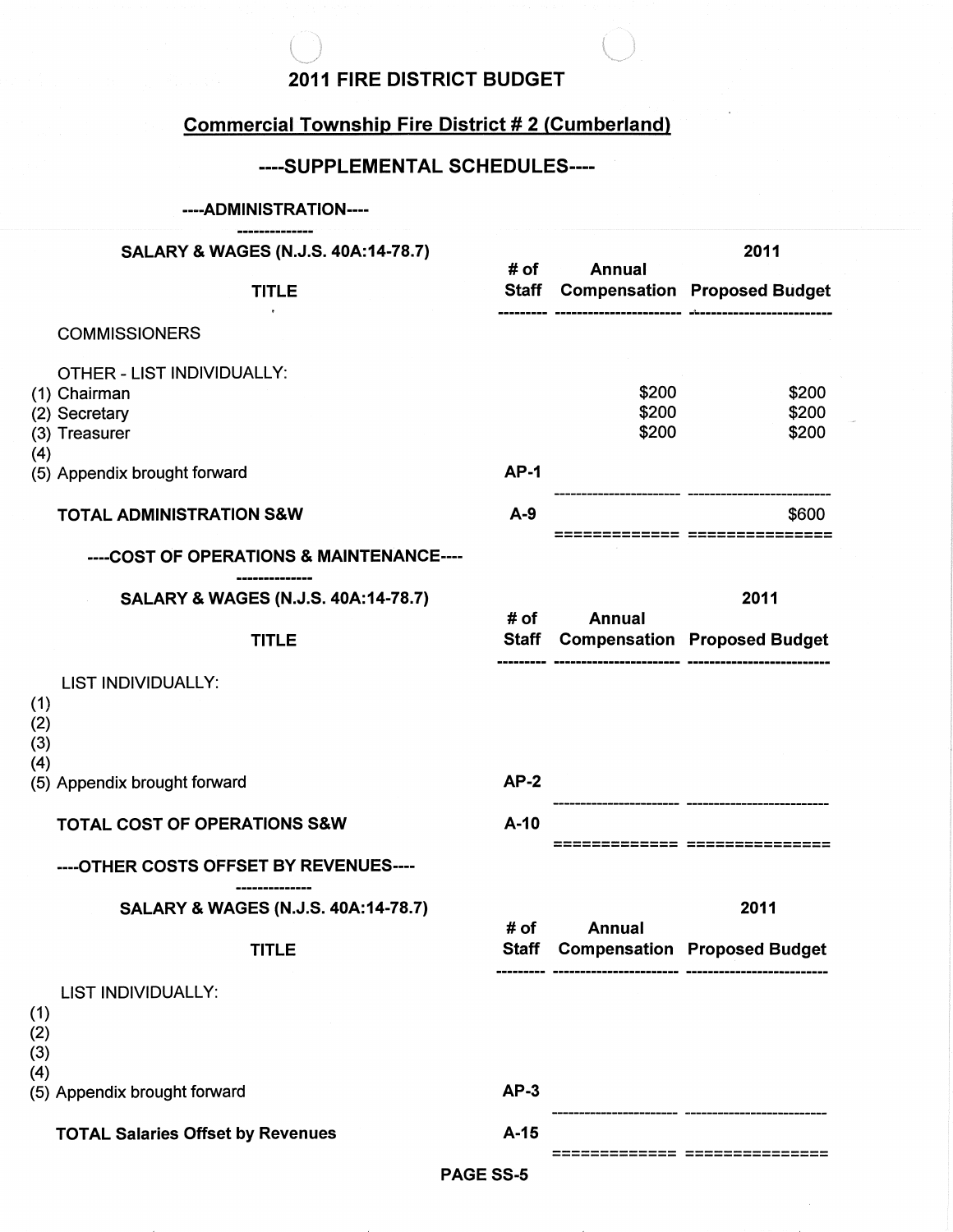### **2011 FIRE DISTRICT BUDGET**

# **Commercial Township Fire District #2 (Cumberland)**

# ----Salary Expense Appendix (N.J.S.A. 40A:14-78.6)----

|                         |                                                                 |              |               | 2011                   |
|-------------------------|-----------------------------------------------------------------|--------------|---------------|------------------------|
|                         |                                                                 | # of         | <b>Annual</b> |                        |
|                         | <b>TITLE</b>                                                    | <b>Staff</b> | Compensation  | <b>Proposed Budget</b> |
|                         | Administrative Postions (list Individually)                     |              |               |                        |
|                         |                                                                 |              |               | $\bullet$              |
|                         |                                                                 |              |               |                        |
|                         |                                                                 |              |               |                        |
| Insert new<br>rows here |                                                                 |              |               |                        |
|                         |                                                                 |              |               |                        |
|                         |                                                                 |              |               |                        |
|                         |                                                                 |              |               |                        |
|                         | TOTAL ADMINISTRATION S&W appendix                               | $AP-1$       |               |                        |
|                         |                                                                 |              |               |                        |
|                         |                                                                 |              |               |                        |
|                         | <b>Operation &amp; Maintenance Postions (list Individually)</b> |              |               |                        |
|                         |                                                                 |              |               |                        |
|                         |                                                                 |              |               |                        |
| Insert new              |                                                                 |              |               |                        |
| rows here               |                                                                 |              |               |                        |
|                         |                                                                 |              |               |                        |

|                         | TOTAL COST OF OPERATIONS S&W Appendix                        | $AP-2$ |  |
|-------------------------|--------------------------------------------------------------|--------|--|
|                         |                                                              |        |  |
|                         |                                                              |        |  |
|                         | <b>Salary Offset by Revenue Postions (list Individually)</b> |        |  |
|                         |                                                              |        |  |
|                         |                                                              |        |  |
|                         |                                                              |        |  |
| Insert new<br>rows here |                                                              |        |  |
|                         |                                                              |        |  |
|                         |                                                              |        |  |
|                         |                                                              |        |  |
|                         | Total Salaries Offset By Revenue Appendix                    | $AP-3$ |  |

**PAGE SS-5 Appendix**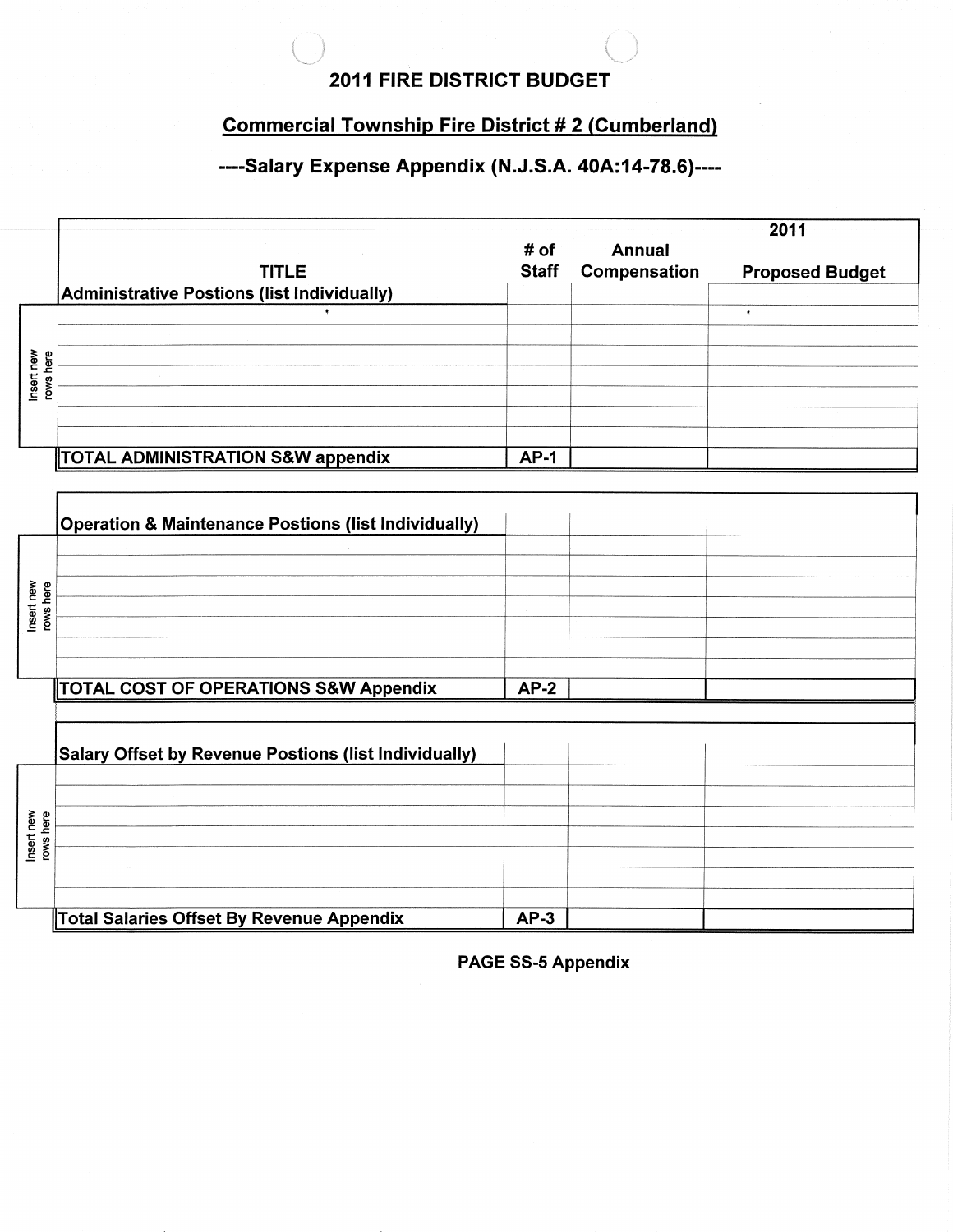#### $20<sup>7</sup>$ **FIRE DISTRICT BUDGET**

# **Commercial Township Fire District # 2 (Cumberland)**

# -----SUPPLEMENTAL SCHEDULES----**FRINGE BENEFIT COSTS**

| <b>PROPOSED BUDGET</b>              |                     |                                                       | 2011                                              |              |
|-------------------------------------|---------------------|-------------------------------------------------------|---------------------------------------------------|--------------|
| <b>Title</b>                        | Administra-<br>tion | Cost of<br><b>Operation and</b><br><b>Maintenance</b> | <b>Other Costs</b><br>Offset by<br><b>Revenue</b> | <b>Total</b> |
| (1) Public Employee RS Contribution | \$0                 | \$0                                                   | \$0                                               |              |
| <b>Total PERS</b>                   | \$0                 | \$0                                                   | \$0                                               | \$0          |
| (2) Police & Fire RS Contribution   | \$0                 | \$0                                                   | \$0                                               |              |
| <b>Total PFRS</b>                   | \$0                 | \$0                                                   | \$0                                               | \$0          |
| (3) Employee Group Health Insurance | \$0                 | \$0                                                   | \$0                                               |              |
| <b>Total Group Health Insurance</b> | \$0                 | \$0                                                   | \$0                                               | \$0          |
| (4) Other Fringe                    | \$0                 | \$0                                                   | \$0                                               |              |
| <b>Total Other Fringe</b>           | \$0                 | \$0                                                   | \$0                                               | \$0          |
| <b>TOTAL PROPOSED BUDGET</b>        | \$0                 | \$0                                                   | \$0                                               | \$0          |
| <b>Cross Reference</b>              | $A-13$              | $A-14$                                                | $A-16$                                            |              |

| <b>ADOPTED BUDGET</b>               |                     |                                                       | 2010                                              |       |
|-------------------------------------|---------------------|-------------------------------------------------------|---------------------------------------------------|-------|
| <b>Title</b>                        | Administra-<br>tion | Cost of<br><b>Operation and</b><br><b>Maintenance</b> | <b>Other Costs</b><br>Offset by<br><b>Revenue</b> | Total |
| (1) Public Employee RS Contribution | \$0                 | \$0                                                   | \$0                                               |       |
| <b>Total PERS</b>                   | \$0                 | \$0                                                   | \$0                                               | \$0   |
| (2) Police & Fire RS Contribution   | \$0                 | \$0                                                   | \$0                                               |       |
| <b>Total PFRS</b>                   | \$0                 | \$0                                                   | \$0                                               | \$0   |
| (3) Employee Group Health Insurance | \$0                 | \$0                                                   | \$0                                               |       |
| <b>Total Group Health Insurance</b> | \$0                 | \$0                                                   | \$0                                               | \$0   |
| (4) Other Fringe                    | \$0                 | \$0                                                   | \$0                                               |       |
| <b>Total Other Fringe</b>           | \$0                 | \$0                                                   | \$0                                               | \$0   |
| <b>TOTAL ADOPTED BUDGET</b>         | \$0                 | \$0                                                   | \$0                                               | \$0   |
| <b>Cross Reference</b>              | $A-13$              | $A-14$                                                | $A-16$                                            |       |

**PAGE SS-5A**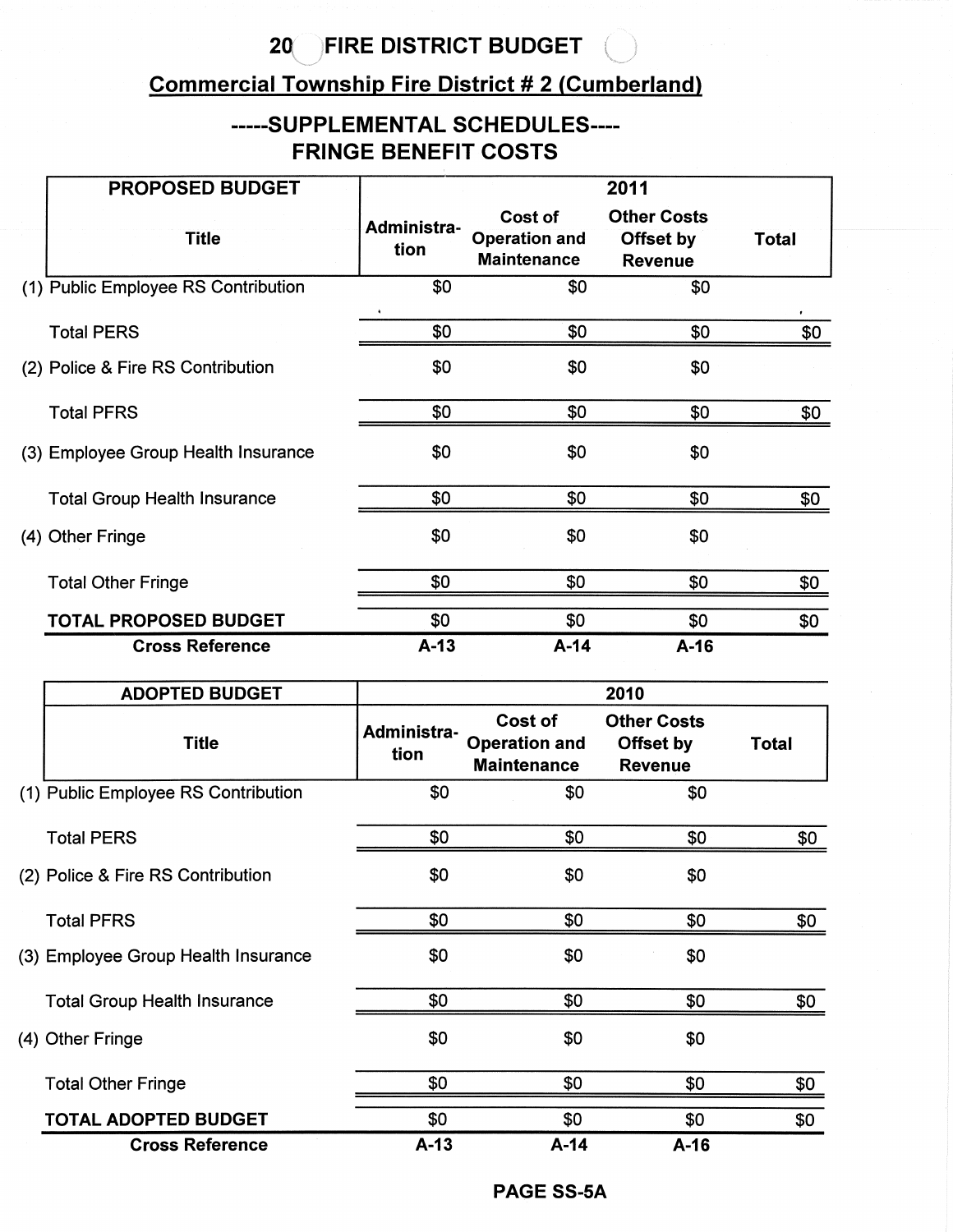# $\bigcirc$ <sup>2011</sup> FIRE DISTRICT BUDGET  $\bigcirc$

#### **Commercial Township Fire District # 2 (Cumberland)**

#### -----SUPPLEMENTAL SCHEDULES----

# ----ADMINISTRATION----

 $\mathbf{r}$ 

|  | <b>OTHER EXPENSES (N.J.S. 40A:14-78.6)</b> |
|--|--------------------------------------------|
|--|--------------------------------------------|

 $\sqrt{2}$ 

| OTHER EXPENSES (N.J.S. 40A:14-78.6)                        | <b>Cross</b><br>Ref. | 2011<br><b>Proposed Budget</b>    | 2010<br><b>Current Year</b><br><b>Adopted Budget</b> |
|------------------------------------------------------------|----------------------|-----------------------------------|------------------------------------------------------|
| <b>OPERATING - (List Individually):</b>                    |                      |                                   |                                                      |
| (1) Election                                               |                      | \$250                             | \$250                                                |
| (2) Office Supplies                                        |                      | \$200                             | \$200                                                |
| (3) Professional Services                                  |                      | \$6,000                           | \$6,000                                              |
| (4) Appendix brought forward                               | $AP-4$               | \$1,100                           | \$1,100                                              |
| <b>CONTINGENT EXPENSES</b>                                 |                      |                                   |                                                      |
| OTHER ASSETS - NON-BONDABLE (List Individually):           |                      |                                   |                                                      |
| (1)                                                        |                      |                                   |                                                      |
| (2)                                                        |                      |                                   |                                                      |
| (3) Appendix brought forward                               | $AP-5$               |                                   |                                                      |
|                                                            |                      |                                   |                                                      |
| <b>TOTAL ADMINISTRATION OTHER EXPENSES</b>                 | $A-11$               | \$7,550                           | \$7,550                                              |
|                                                            |                      |                                   |                                                      |
| ----COST OF OPERATIONS----                                 |                      |                                   |                                                      |
| OTHER EXPENSES (N.J.S. 40A:14-78.6)                        |                      | 2011                              | 2010                                                 |
|                                                            | <b>Cross</b>         |                                   | <b>Current Year</b>                                  |
|                                                            | Ref.                 | <b>Proposed Budget</b>            | <b>Adopted Budget</b>                                |
| <b>OPERATING - (List Individually):</b>                    |                      |                                   |                                                      |
| (1) Insurance                                              |                      | \$30,604                          | \$30,604                                             |
| (2) Maintenance & Repairs                                  |                      | \$8,000                           | \$8,000                                              |
| (3) Rental Charges                                         | $AP-6$               | \$30,000                          | \$30,000                                             |
| (4) Appendix brought forward<br><b>CONTINGENT EXPENSES</b> |                      | \$55,700                          | \$40,200                                             |
| OTHER ASSETS - NON-BONDABLE (List Individually):           |                      |                                   |                                                      |
|                                                            |                      |                                   |                                                      |
| (1) Purchase of Assets                                     |                      | \$6,500                           | \$6,500                                              |
| (2)<br>(3) Appendix brought forward                        | $AP-7$               |                                   |                                                      |
|                                                            |                      |                                   |                                                      |
| <b>TOTAL COST OF OPERATIONS OTHER EXPENSES</b>             | $A-12$               | \$130,804                         | \$115,304                                            |
|                                                            |                      |                                   |                                                      |
| ----Other Expenses Offset by Revenue----                   |                      |                                   |                                                      |
| OTHER EXPENSES (N.J.S. 40A:14-78.6)                        |                      | 2011                              | 2010                                                 |
|                                                            | <b>Cross</b>         |                                   | <b>Current Year</b>                                  |
|                                                            | Ref.                 | <b>Proposed Budget</b>            | <b>Adopted Budget</b>                                |
| OPERATING - (List Individually):                           |                      |                                   |                                                      |
| (1)                                                        |                      |                                   |                                                      |
| (2)                                                        |                      |                                   |                                                      |
| (3)                                                        |                      |                                   |                                                      |
| (4) Appendix brought forward                               | $AP-8$               |                                   |                                                      |
| <b>CONTINGENT EXPENSES</b>                                 |                      |                                   |                                                      |
| OTHER ASSETS - NON-BONDABLE (List Individually):           |                      |                                   |                                                      |
| (1)                                                        |                      |                                   |                                                      |
| (2)                                                        |                      |                                   |                                                      |
| (3) Appendix brought forward                               | $AP-9$               |                                   |                                                      |
| <b>TOTAL Other Expenses Offset by Revenue</b>              | $A-17$               |                                   |                                                      |
|                                                            |                      | ================ ================ |                                                      |
|                                                            | PAGE SS-6            |                                   |                                                      |